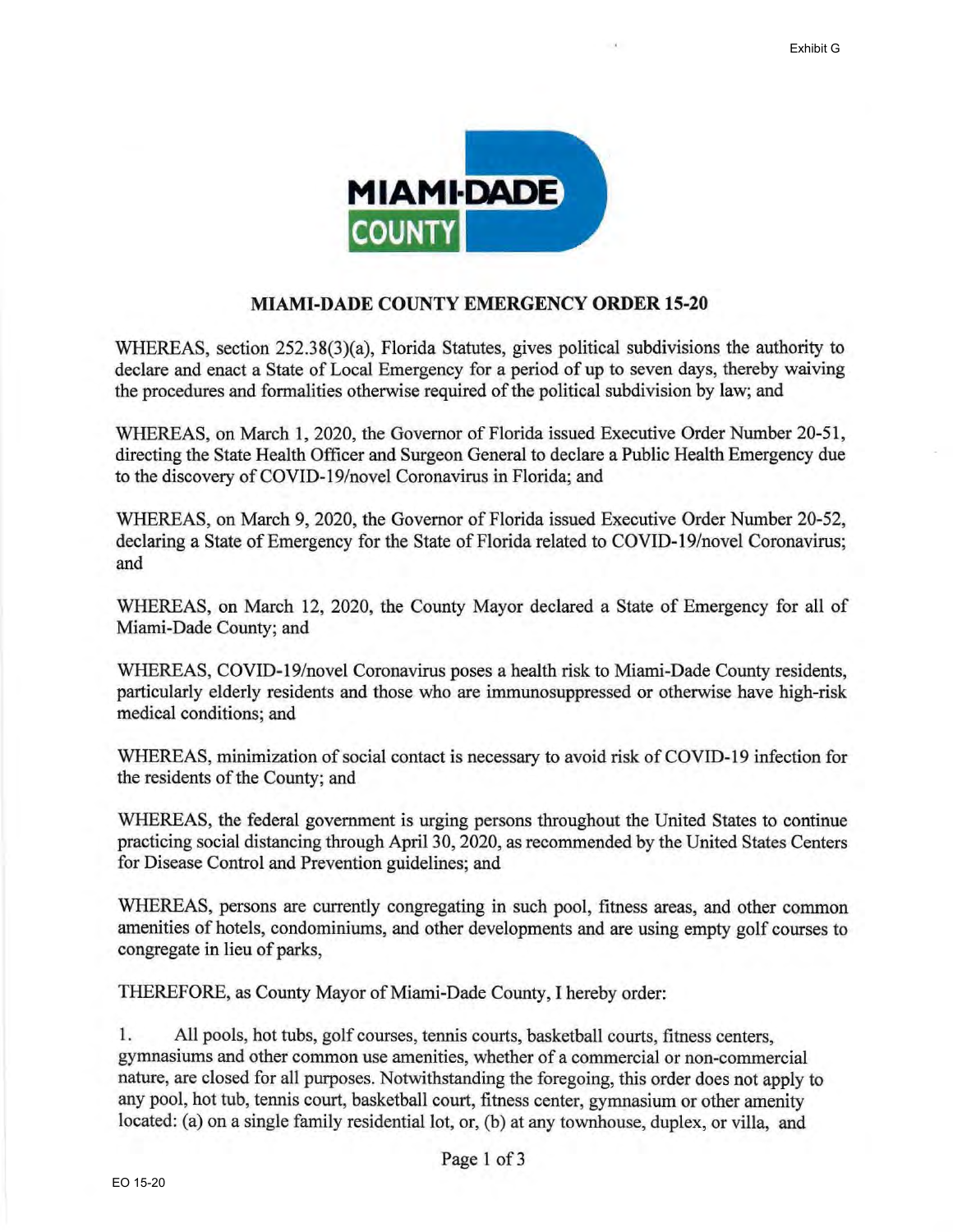## Miami-Dade County Declaration of Local State of Emergency

which is for the exclusive recreational or leisure use of the inhabitants of such individual dwelling unit.

2. This order supersedes Emergency Orders 03-20, 06-20, and 09-20 to the extent inconsistent herewith.

3. This order shall be effective immediately.

4. This order shall expire upon the expiration of the existing Miami-Dade County State of Local Emergency, except that if such State of Local Emergency is extended, this order shall also be deemed to extend for the duration of such extension. This order may be cancelled earlier by action of the County Mayor.

5. This order shall be provided to all appropriate media consistent with the requirements of section 8B-7(2)(n) of the Code of Miami-Dade County.

| Enacted:<br>Signed:   |                                                      |
|-----------------------|------------------------------------------------------|
|                       | COUNTY MAYOR<br>Date:<br>9030<br>Time: 09: 20        |
|                       | Witness:/                                            |
| Cancelled:<br>Signed: |                                                      |
|                       | <b>COUNTY MAYOR</b>                                  |
|                       | Date:<br>Time: 15:05<br>2000<br>indis 7.<br>Witness: |